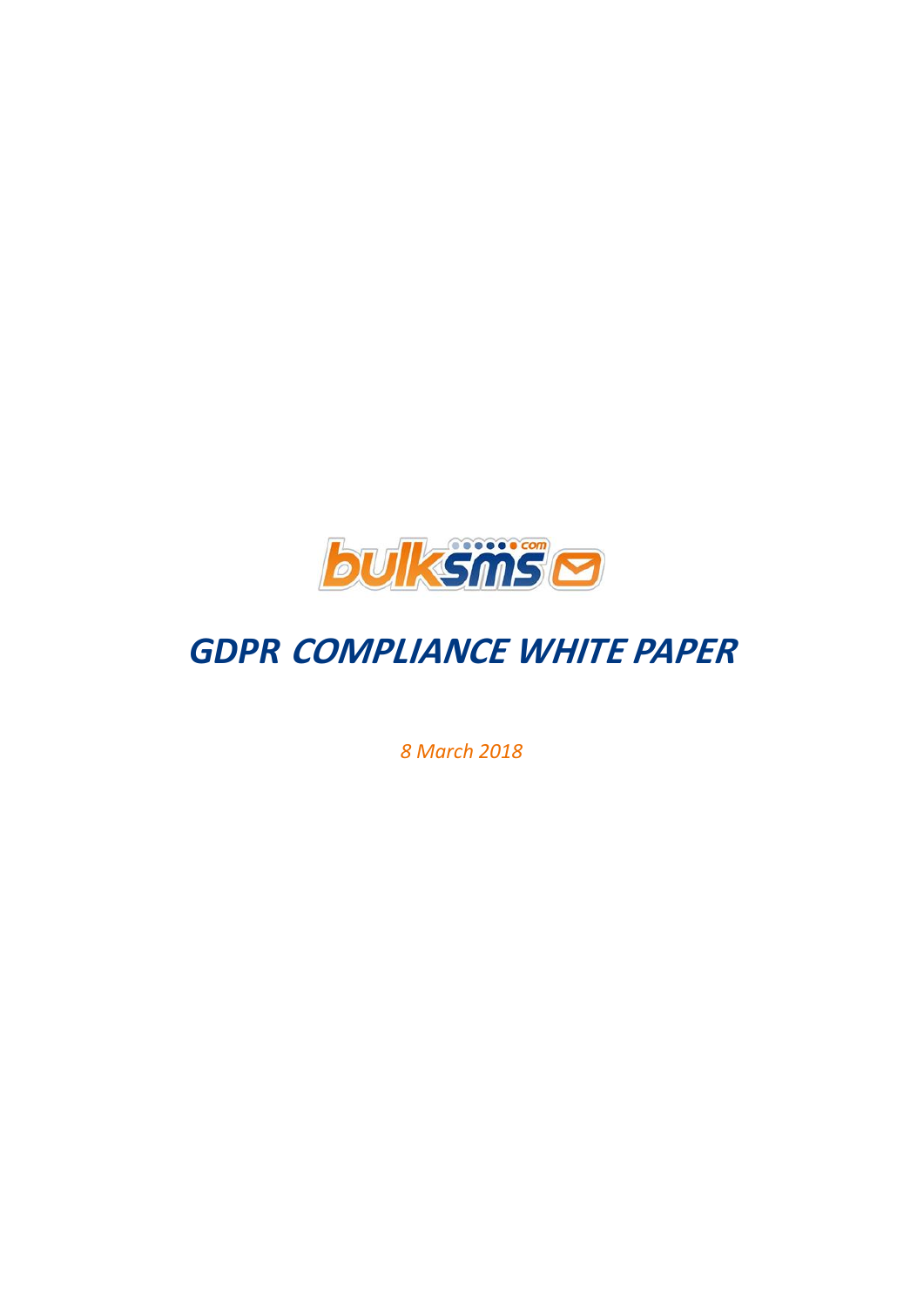

# *1. Introduction*

The European Union's General Data Protection Regulations ("the GDPR") impose a broad range of obligations on "data controllers" and on "data processors" who process the personal data of "data subjects" (meaning identifiable natural persons in terms of Article 4 of the GDPR).

In our business we act both as "data controllers" (e.g. where we manage client data) and as "data processors" (e.g. where we transmit messages on behalf of our clients to a range of message recipients, many of whom may be identifiable natural persons or "data subjects" and whose personal data may include names, telephone numbers and email addresses).

This GDPR white paper details the obligations imposed on us by the GDPR and the steps we have taken to ensure full compliance.

*2. Lawfulness of Data Processing*

In terms of the GDPR, we may only process personal data:

- lawfully, fairly and in a manner transparent to data subjects;
- for a specified, explicit and legitimate purpose;
- that is accurate, adequate, relevant and limited to what is necessary in relation to the purpose for which we are processing the data;
- that is accurate and up to date;
- that is kept in a form permitting identification of data subjects for no longer than necessary; and
- that is processed in a manner ensuring appropriate security using appropriate technical and organisational measures.<sup>1</sup>

Our processing of personal data is only lawful if:

- consent has been given by the data subject to the processing of their personal data for a specific purpose;
- it is necessary for the performance of a contract to which the data subject is a party;
- it is necessary in order for us to comply with a legal obligation to which we are subject; or
- it is necessary to process the data or where the legitimate purpose for which the data is processed are not overridden by the privacy interests or other rights of the data subject.<sup>2</sup>

We ensure that we meet our obligations to only process data in a lawful and fair manner by categorizing and inventorising the personal data that we process or hold and by regularly assessing our data privacy practices including the current technologies we use to process personal information and to deliver our services to our clients.

**.** 

*We take personal data protection seriously and have given careful consideration to all of the obligations imposed on both data controllers and data processors in terms of the GDPR and have put in place appropriate measures to ensure that we comply not only with the letter but the spirit of the GDPR too for the benefit of our clients and the persons to whom they may deliver messages using our services.*

<sup>&</sup>lt;sup>1</sup> Article 5 of GDPR (all subsequent notes are shortened to the article reference).

<sup>2</sup> Article 6.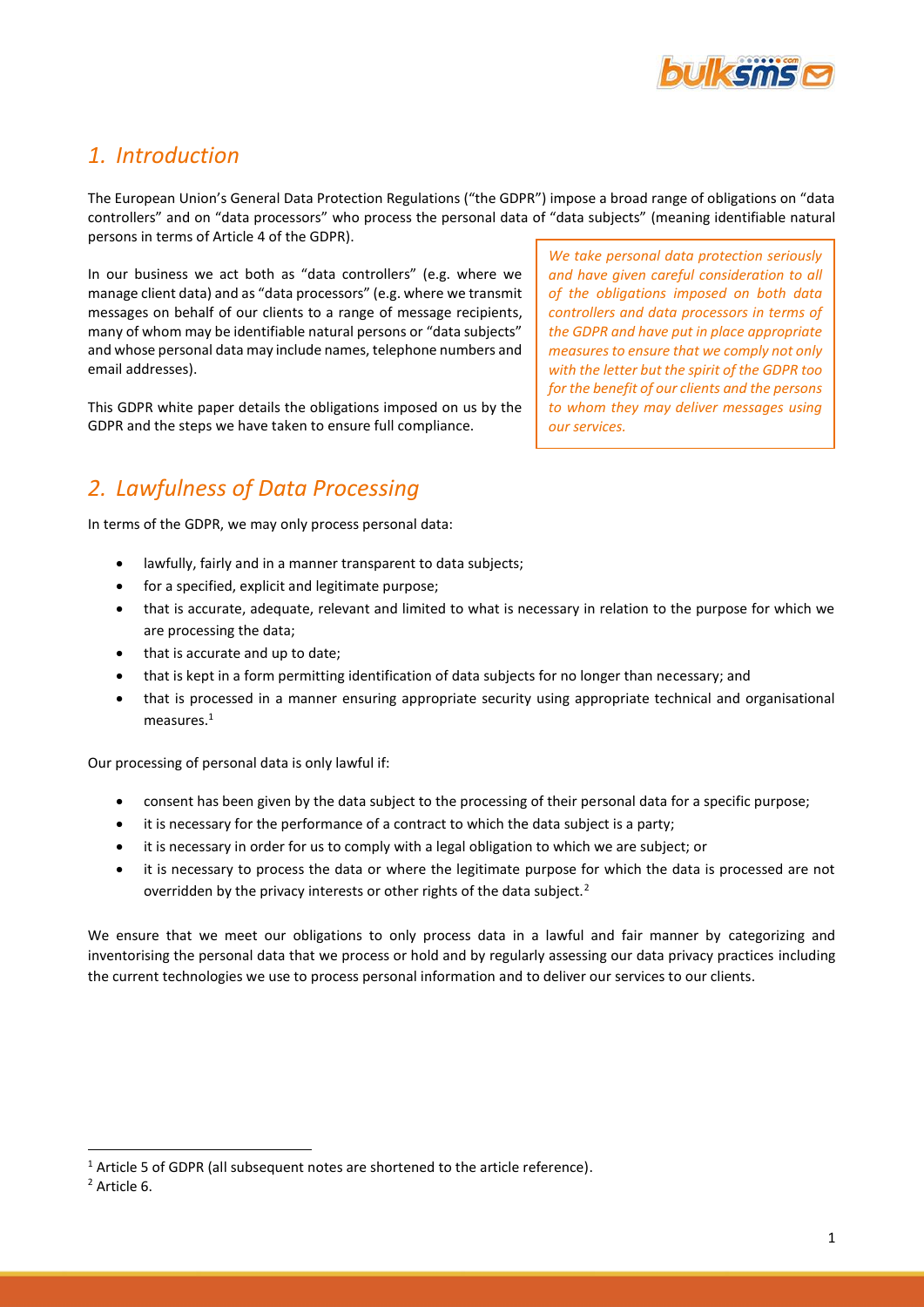

# *3. Technical and Organisational Measures*

In terms of the GDPR we are required to **implement appropriate technical and organisational measures** to ensure the security and protection of personal data including through techniques such as data anonymisation and other "privacy by design" techniques<sup>3</sup> and to integrate necessary safeguards into our data processing activities.<sup>4</sup>

We ensure that we meet these obligations by taking a range of technical and organisational measures including the pseudonymisation and encryption of personal data, by regularly testing, assessing and evaluating the effectiveness of our measures including the resilience and availability of our information systems and our ability to quickly restore access to personal data in the event of a physical or technical incident.

# *4. Fair and Transparent Communications*

The GDPR requires us to communicate fairly and transparently with our clients and data subjects regarding the collection and processing of personal information.<sup>5</sup>

We do this by ensuring that where personal data is collected, we provide information that is concise, easily accessible and using clear and plain language.

Where the GDPR obliges us to furnish a person on request with information regarding whether or not personal data concerning him or her is being processed<sup>6</sup> or how such data may be disclosed, we provide that information and a copy of all such data undergoing processing without delay, free of charge for the first such request, and we notify the requester that he or she may lodge a complaint with a supervisory authority where not satisfied with our response. Where we collect personal data directly from a data subject as a data controller, the GDPR requires us to provide the data subject with the following information:

- our identity and contact information for our business and our data protection officer;
- the purposes and legal basis of the processing for which the personal data are intended, including, where our processing is based not on the data subject's consent but on our "legitimate interests", and what those legitimate interests are;
- the intended recipients or categories of recipients of the personal data.<sup>7</sup>

We have ensured our compliance with these obligations by reviewing our disclosure and notification processes, including within our business terms and conditions and privacy policies, by reviewing the methods and mechanisms by which we obtain and record consent of data subjects; by conducting data protection impact assessments; by creating a data privacy governance structure involving senior management to establish the ongoing tasks, responsibilities and reporting lines of persons involves in ensuring continuance compliance with the GDPR including but not limited to through the establishment of a Data Protection Officer; and by engaging our staff in training on our personal data protection standards, policies and procedures.

Where our processing of personal data is based on consent, then the GDPR requires us to be able to demonstrate that the data subject has consented to the processing of their personal information, to permit the data subject the right to withdraw their consent and to inform the data subject of their right to do so.<sup>8</sup>

**<sup>.</sup>** <sup>3</sup> Article 18.

<sup>4</sup> Articles 24 and 25.

<sup>5</sup> Article 12.

<sup>6</sup> Article 15.

<sup>7</sup> Article 13.

<sup>8</sup> Article 7.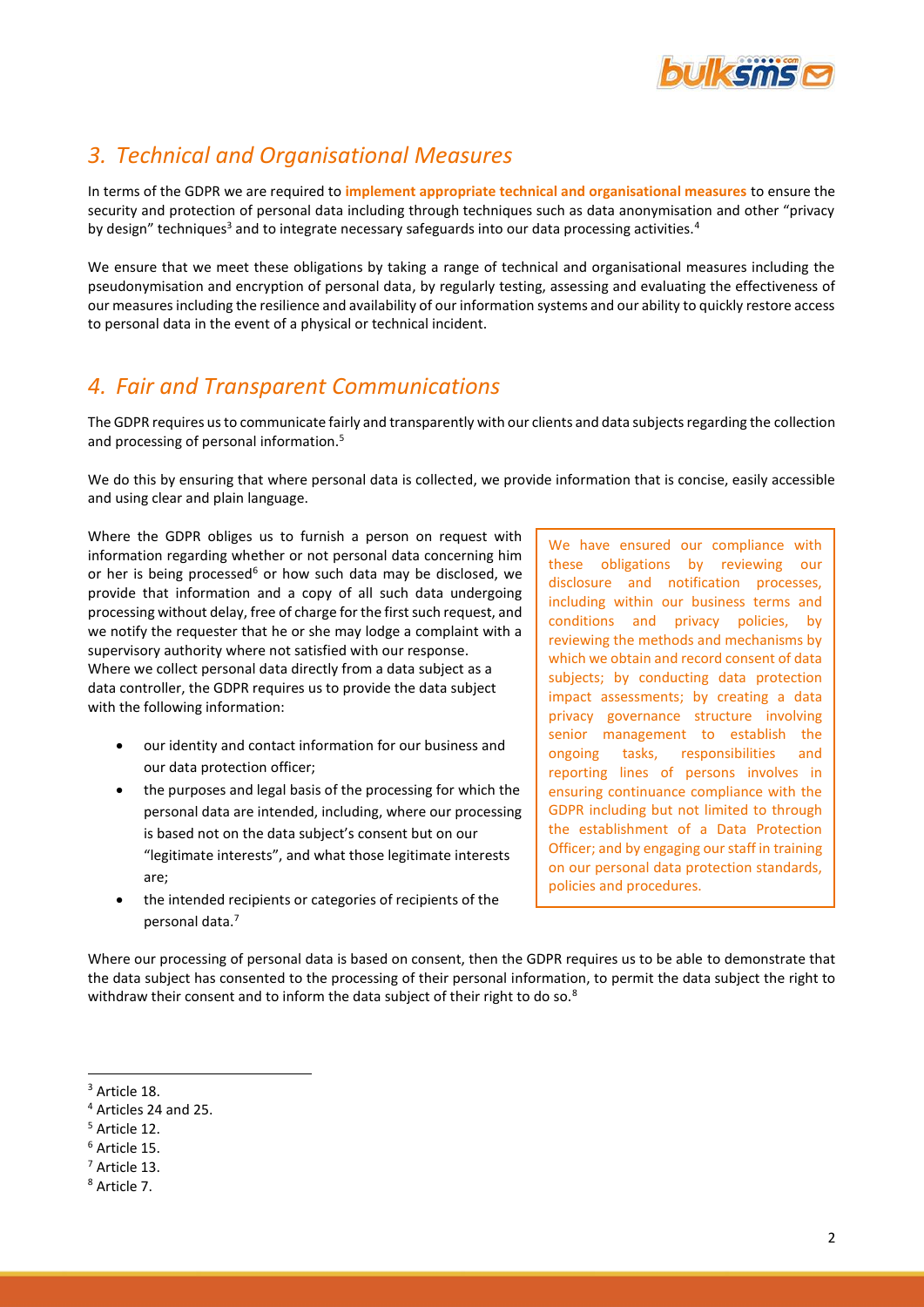

# *5. Rectification and Erasure of Data*

We are also obliged in terms of the GDPR to rectify any incorrect personal data upon the request of the data subject<sup>9</sup> and to erase the personal data of a data subject without undue delay where the personal data is no longer necessary in relation to the purposes for which it was collected or processed; or where the data subject withdraws his or her consent or legitimately objects to the processing and there are no overriding legitimate grounds or other lawful grounds for processing.<sup>10</sup>

A data subject also has the right to request restricted processing of his or her personal data where we act as a data controller in relation to his or her personal data and where:

- the accuracy of the personal data is contested and while we verify the accuracy of the data;
- the data subject has objected to processing pursuant to our "legitimate interests", pending the verification of whether our legitimate grounds override the objection of the data subject; and
- the personal data is no longer needed by our business but is required for the establishment, exercise or defence of legal claims.<sup>11</sup>

We will comply with any rectification, restriction or erasure request where we are obliged to do so and we will also communicate any rectification or erasure of personal data, or restriction of processing carried out to each recipient to whom we have disclosed the personal data, unless it is impossible for us to do so or involves disproportionate effort.<sup>12</sup>

# *6. Objections to Processing*

We are also obliged in terms of the GDPR to cease processing of personal data concerning a data subject where the data subject has objected, unless compelling legitimate grounds can be shown which overrides the rights and interests of the data subject.

Where personal data is processed for direct marketing purposes, the data subject has the right to object at any time and the personal data will no longer be processed for those purposes. We ensure that we comply with this obligation by, amongst other things, offering an automated opt-out mechanism as part of all marketing communications, including our promotional newsletters and other marketing communications.<sup>13</sup>

# *7. Accessibility and Interoperability of Personal Data*

The GDPR requires us to make personal data regarding a data subject available to him or her upon request in a structured, commonly used and machine-readable format to enable that data to be transmitted to another controller without hindrance.<sup>14</sup>

We comply with this obligation by ensuring that all of our information systems that host or process personal data are capable of exporting that data to common machine-readable formats, such as CSV files or SQL 'dumps' and by enabling our clients to export their address books stored within our information systems.

**.** 

<sup>&</sup>lt;sup>9</sup> Article 16.

 $10$  Article 17.

 $11$  Article 18.

<sup>12</sup> Article 19.

<sup>13</sup> Article 21.

<sup>14</sup> Article 20.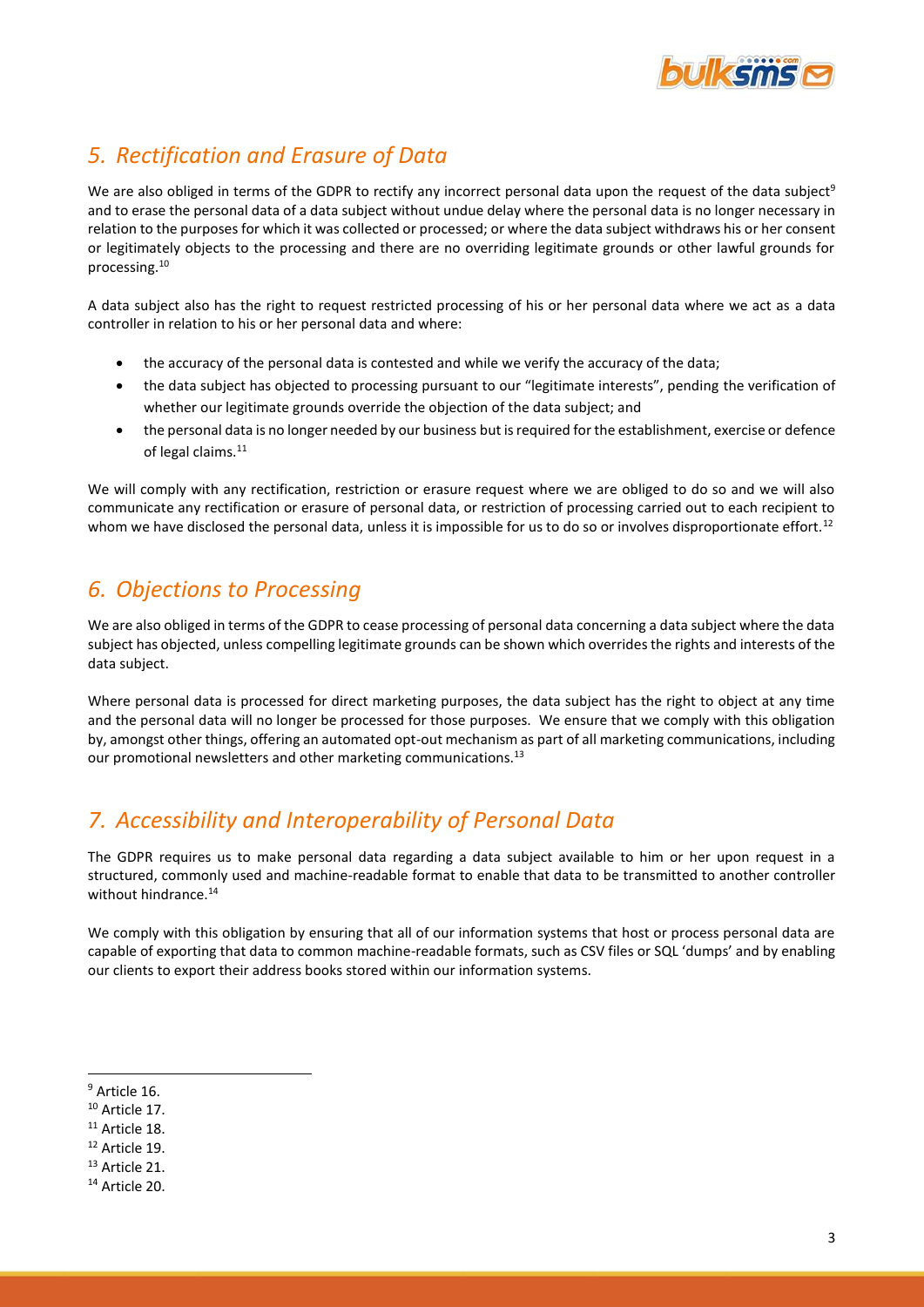

# *8. Third Party Processing*

Where we act as data controller and engage a third party to performing data processing on our behalf, we are obliged in terms of the GDPR to use only processors providing sufficient guarantees to implement appropriate technical and organisational measures so as to meet the requirements of GDPR, and, where we act as data processors, we are not permitted to engage another processor without the prior written authorisation of the controller.

We ensure in all of our data processing agreements that the agreements clearly record the subject-matter to be processed, the nature, purpose and duration of processing and all the contractual stipulations itemised in Article  $28(3)(a)$  to (g) of the GDPR.<sup>15</sup>

#### *9. International Data Processing*

Where a part of our business is based outside of the European Union but is processing the personal data of subjects in the Union, we are required to designate a representative within the Union who is mandated to deal with the relevant supervisory authorities and data subjects on all issues related to personal data processing.<sup>16</sup>

Our business has appointed a representative of our United Kingdom office as our European Data Protection Representative. Subject to the anticipated departure of the United Kingdom from the European Union our business will appoint a representative of one of our other European regional offices as our EU Data Protection Representative.

The GDPR requires us not to transfer any personal data to a third country for processing unless that country is also a member of the European Union and bound by the GDPR or unless the third country has been designated by the EU as a country of trust or safe harbour. We may only transfer data for processing to an organisation that is not part of the EU or a safe harbour where we have ensured through contractual and other mechanisms that the receiving organisation shall ensure a level of protection for the personal data that is adequate and appropriate in terms of the standards of the GDPR.<sup>17</sup>

We comply with this obligation by identifying all circumstances in which personal data may be transferred to recipients located outside of the European Union and by entering into appropriate agreements with receiving parties ensuring that, for each such transfer, the receiving party has in place a data transfer mechanism that complies with the requirements of the GDPR.

## *10. Responding to Breaches*

In the event that we ever experience a personal data breach, our **Incident Response Policy** ensures that we shall notify the relevant supervisory authority and keep a record of the breach without undue delay and, if possible, by not later than 72 hours after having become aware of the breach.<sup>18</sup> If the breach is likely to result in high risk to the rights of natural persons, then we will communicate the breach to the data subject without undue delay to comply with our obligations in terms of Article 34 of the GDPR.

**.** 

<sup>&</sup>lt;sup>15</sup> Article 28.

<sup>16</sup> Article 27.

<sup>17</sup> Article 44 to 50.

<sup>18</sup> Article 33.